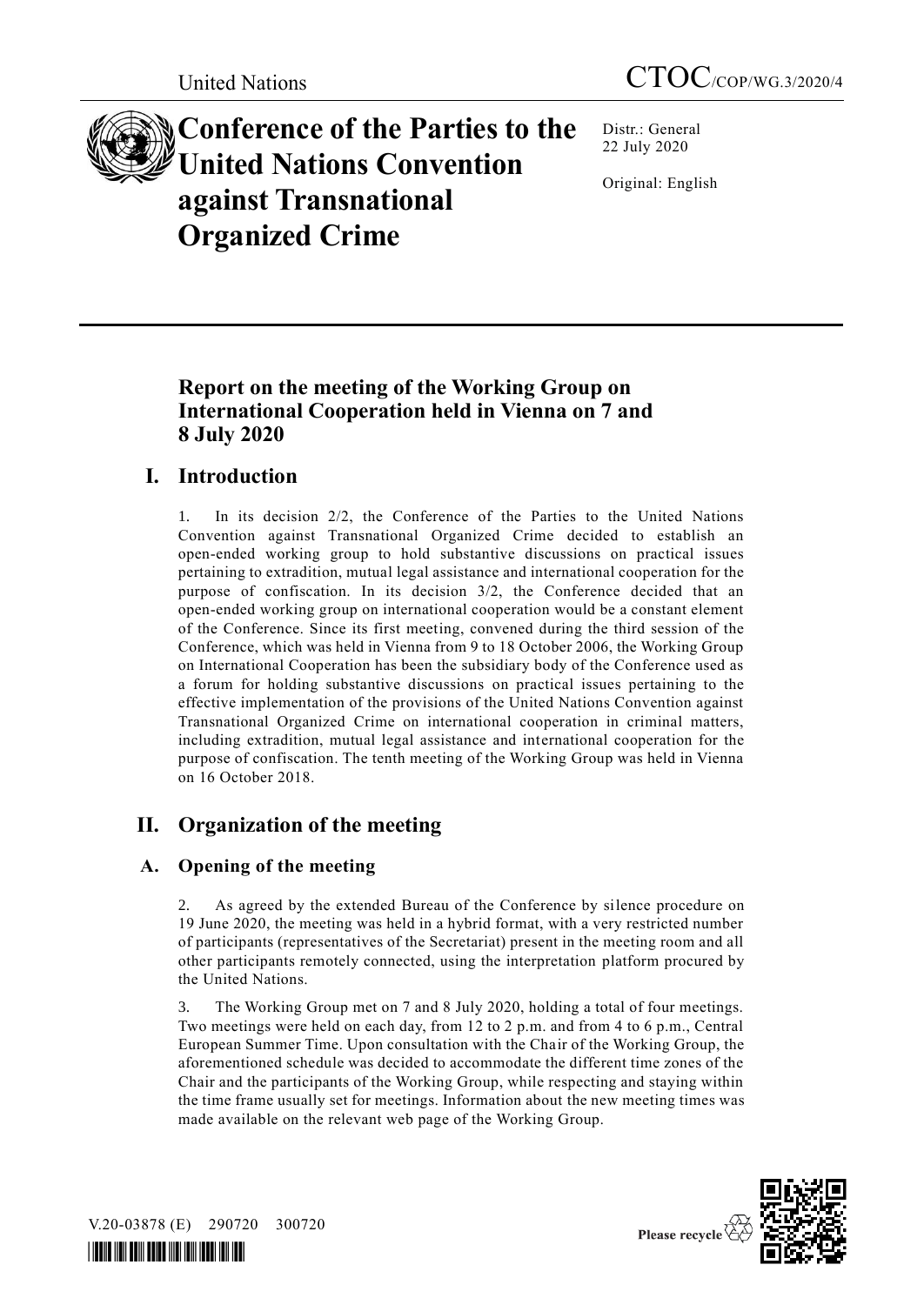4. The meeting was chaired by Thomas Burrows (United States of America). Owing to the specific format of the meeting resulting from the coronavirus disease (COVID-19) pandemic, the Chair participated in the meeting remotely.

#### **B. Statements**

5. For the purposes of the meeting, the Secretariat used an interpretation platform, Interprefy, to provide interpretation into the six official United Nations languages. The platform allowed 300 participants to be assigned a speaking and listening role, while all other participants had a listening role only. Delegations had been requested to notify the Secretariat of the distribution of speaking and listening roles in each delegation when registering their delegates by note verbale.

6. Under agenda item 1, statements were made by representatives of the following States parties to the Convention: Brazil, Colombia, Egypt, Italy, Russian Federation, State of Palestine (on behalf of the Group of 77 and China), United Kingdom of Great Britain and Northern Ireland and United States.

7. Under agenda item 2, statements were made by representatives of the following States parties: Argentina, Brazil, Chile, China, Colombia, Honduras, Indonesia, Norway, Paraguay, United Kingdom and United States. The observer for the International Criminal Police Organization (INTERPOL) also made a statement.

8. Under agenda item 3, statements were made by representatives of the following States parties: Colombia, Ecuador, France, Honduras, Indonesia, Italy, Jordan, Kyrgyzstan, Mexico, Paraguay, Romania, Russian Federation, United Kingdom and United States. The observer for INTERPOL also made a statement.

9. Under agenda item 4, statements were made by representatives of the following States parties: Chile (the representative also spoke in his capacity as Chair of the Ibero-American Association of Public Prosecutors), Russian Federation and United States.

10. Under agenda item 5, statements were made by representatives of the following States parties: Colombia, Egypt, Russian Federation, Spain, State of Palestine (on behalf of the Group of 77 and China), Switzerland, United Kingdom and United **States**.

## **C. Adoption of the agenda and organization of work**

11. The part of the report under section C was finalized by the Secretariat after the meeting, in close coordination with the Chair. The text below has taken into account some observations from participants but was not subject to negotiations and adoption during the meeting. It is also reflected in the report as summary by the Chair, as provided below.

12. At its 1st meeting, on 7 July, the Working Group considered agenda item 1, entitled "Organizational matters", and discussed the proposed organization of work. Reference was made to the updated organization of work, which had been prepared by the Secretariat in consultation with the Chair and shared with the extended Bureau of the Conference. Some speakers expressed concern about that proposal, in particular the suggestion that, if it was not possible to achieve consensus on the text of the recommendations owing to time constraints, such recommendations, or the parts thereof that were not agreed on, would be compiled by the Chair for consideration by the Conference at its tenth session.

13. During the opening session, the State of Palestine, on behalf of the Group of 77 and China, referred to a letter dated 6 July 2020 from the Group of 77 and China to the President of the Conference of the Parties. In that letter, the Group of 77 and China had recalled their letter dated 27 May 2020 to the executive heads of the four main Vienna-based organizations, in which they had noted, inter alia, that meetings to be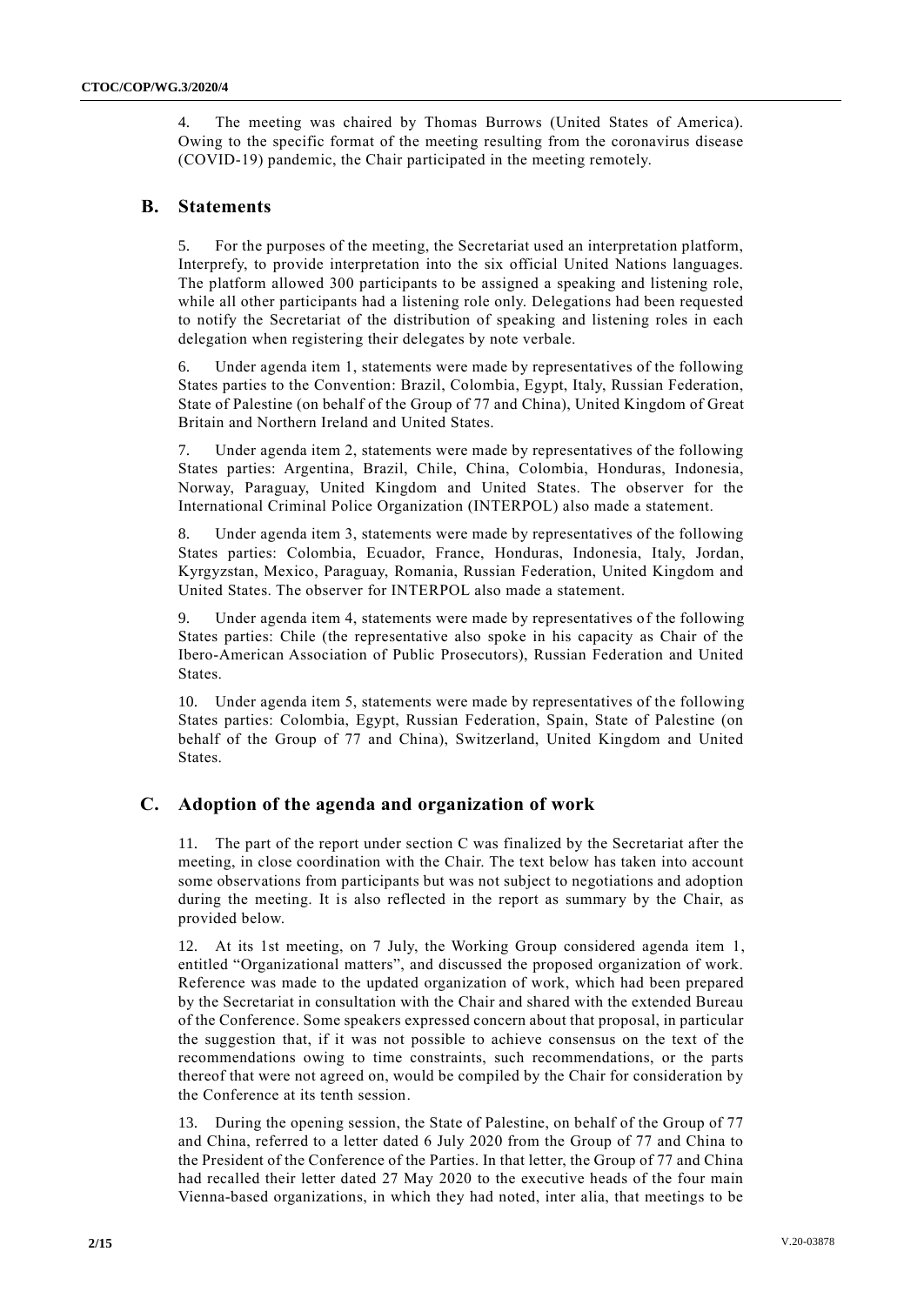conducted virtually or in a hybrid format should have clear rules of procedure and methods of work and allow for briefings, extended Bureau meetings or smaller group meetings. In the same letter, the Group of 77 and China had also highlighted the difficulties caused by virtual and hybrid meetings when there was a need to negotiate outcomes and decisions, as well as the need for States parties to have certainty on how business would be conducted.

14. In their letter of 6 July 2020, the Group of 77 and China had also referred to the annex to the message of 30 June 2020 sent by the Secretariat to the members of the extended Bureau of the Conference. While recognizing the complexity and limited time frame for consideration of the organization of work for the July 2020 meetings of the subsidiary bodies of the Conference in view of restrictions resulting from COVID-19, the Group of 77 and China was of the view that timely information and consultations with States parties would have been necessary to better understand the proposed organization of work. The Group of 77 and China emphasized that timely, transparent and inclusive consultations with all States parties were essential, in particular when the decisions taken might have implications for the established practices and rules of procedure of the meetings. Accordingly, they requested that, before future meetings took place, States parties be informed and consulted on the organization of work at least two weeks in advance of the meetings.

15. Moreover, the Group of 77 and China found that there was lack of clarity on how the process would be followed and insufficient information on how the recommendations would be distributed among States parties during sessions, and that there was no assurance that there would be sufficient time for their proper, inclusive and transparent consideration. The Group of 77 and China considered that negotiated recommendations were at the core of the mandated tasks and one of the most important contributions of subsidiary bodies of the Conference. Therefore, they could not support the proposed compilation of recommendations by the Chair. Instead, they proposed that the report and recommendations of each session be circulated to all States parties and adopted by silence procedure or, alternatively, that a short and decision-oriented meeting of the subsidiary bodies dedicated solely to the adoption of the report and recommendations be held. Such a meeting could take place after informal consultations to find consensus on recommendations, should that be necessary, and when in-person meetings with at least one person per delegation could be held at the Vienna International Centre.

16. Finally, the Group of 77 and China expressed their concern about the serious technical problems encountered by participants in previous virtual or hybrid meetings organized by the United Nations Office on Drugs and Crime (UNODC). The challenges created by the communication and interpretation system used in the previous meetings reinforced, according to the Group of 77 and China, their position on the difficulties in achieving negotiated outcomes and decisions in virtual settings. The Group of 77 and China reiterated their request to the Secretariat to provide solutions to the technical issues and ensure that the systems would be working well before conducting any virtual or hybrid meetings.

17. Representatives of the Secretariat informed the Working Group about the challenges that the aforementioned alternate proposal on the organization of a short and decision-oriented meeting of the subsidiary bodies dedicated solely to the adoption of the report and recommendations could pose to the organization and scheduling of future work, owing to existing resources and meeting entitlements.

18. One speaker was of the view that the report on the meeting of the Working Group should not contain recommendations, but only the summary of deliberations by the Chair. Another speaker supported necessary temporary adaptations of working methods to debate and take decisions without physical meetings (by consensus or vote) and suggested as a compromise or pragmatic solution that recommendations be discussed virtually at the experts' level and then circulated by silence procedure; should there be any objection breaking the silence procedure, a physical meeting of one representative per State party be convened for decision-making. Other speakers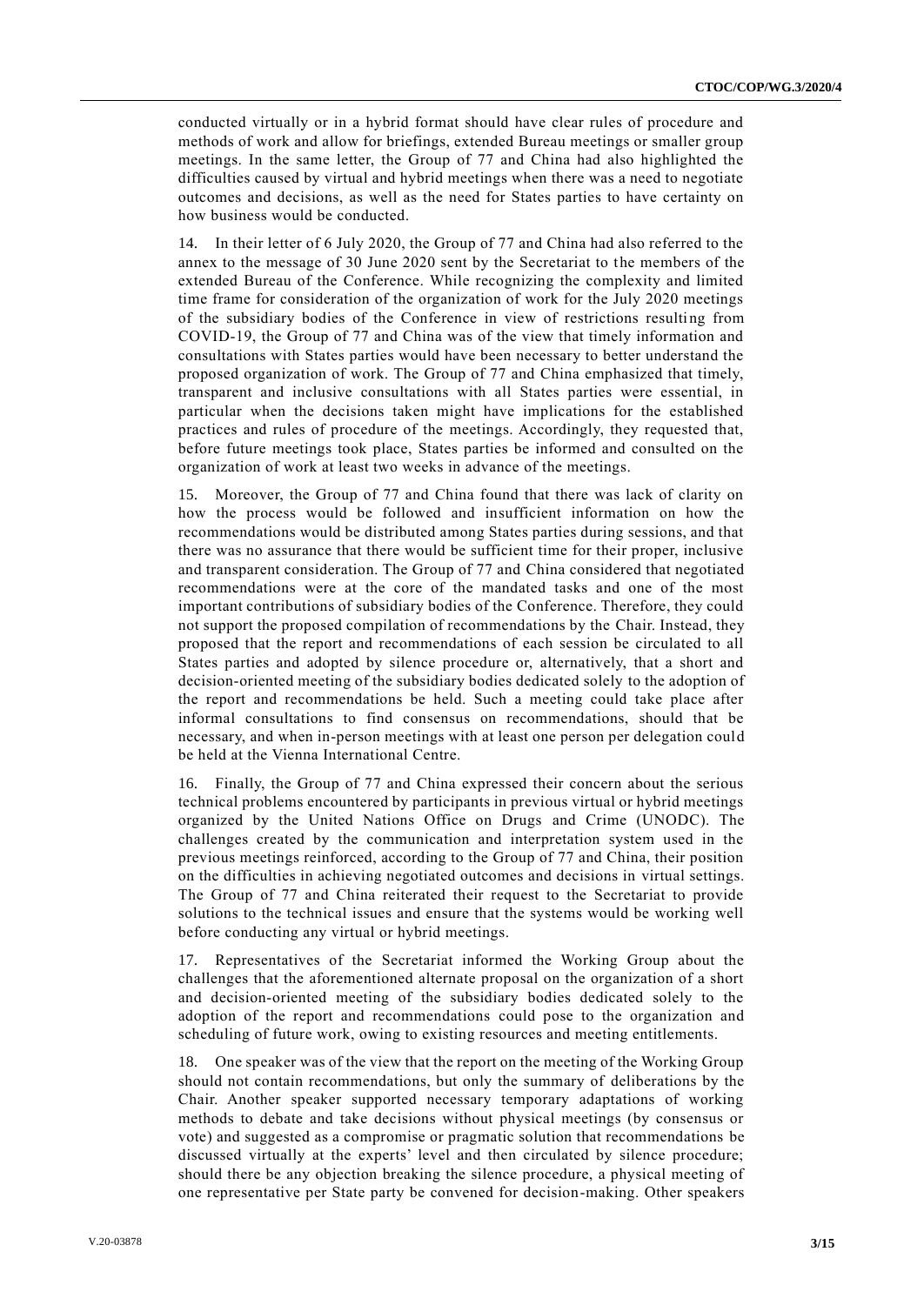expressed the view that these organizational issues should have been appropriately discussed within the framework of the extended Bureau of the Conference and not in the context of deliberations of the Working Group.

19. Against this background, the Working Group agreed on a compromise proposal by the Chair and adopted the agenda below and the proposed organization of work,  $\frac{1}{1}$ with the exception of the part of the organization of work relating to the adoption of the report and the recommendations of the meeting. It was agreed that this part would be revisited at the 4th and last meeting, on the afternoon of 8 July, in the light of the discussions held, with a view to making final decisions on the outcome of the meeting and related follow-up processes.

- 1. Organizational matters:
	- (a) Opening of the meeting;
	- (b) Adoption of the agenda and organization of work.
- 2. The use and role of joint investigative bodies in combating transnational organized crime.
- 3. International cooperation involving special investigative techniques.
- 4. Other matters.
- 5. Adoption of the report.

#### **D. Attendance**

20. The following parties to the Convention were represented at the meeting, participating remotely owing to the specific format of the meeting resulting from the COVID-19 pandemic: Albania, Algeria, Angola, Argentina, Armenia, Australia, Austria, Azerbaijan, Belgium, Bolivia (Plurinational State of), Brazil, Burkina Faso, Canada, Chile, China, Colombia, Costa Rica, Croatia, Cuba, Czechia, Dominican Republic, Ecuador, Egypt, El Salvador, European Union, France, Germany, Greece, Guatemala, Honduras, India, Indonesia, Iraq, Israel, Italy, Japan, Jordan, Kuwait, Kyrgyzstan, Lebanon, Libya, Malaysia, Malta, Mexico, Morocco, Myanmar, Nigeria, Norway, Oman, Paraguay, Peru, Philippines, Poland, Portugal, Republic of Korea, Republic of Moldova, Romania, Russian Federation, Saudi Arabia, Singapore, Slovakia, Slovenia, South Africa, Spain, State of Palestine, Sudan, Sweden, Switzerland, Thailand, Tunisia, Turkey, Turkmenistan, Ukraine, United Arab Emirates, United Kingdom, United States, Uruguay, Venezuela (Bolivarian Republic of) and Yemen.

21. The following signatory State to the Convention was represented by observers, also participating remotely: Islamic Republic of Iran.

22. The following intergovernmental organizations were represented by observers, also participating remotely: Council of Europe, European Border and Coast Guard Agency, INTERPOL, League of Arab States and Organization of the Islamic Cooperation.

23. A list of participants is contained in document CTOC/COP/WG.3/2020/INF/1/Rev.1.

## **E. Documentation**

- 24. The Working Group had before it the following documents:
	- (a) Annotated provisional agenda [\(CTOC/COP/WG.3/2020/1\)](http://undocs.org/CTOC/COP/WG.3/2020/1);

<sup>&</sup>lt;sup>1</sup> See [www.unodc.org/documents/treaties/International\\_Cooperation\\_2020/WG\\_IC\\_website/](http://www.unodc.org/documents/treaties/International_Cooperation_2020/WG_IC_website/%0bOrganization_of_work_Working_Group_on_International_Cooperation.pdf) Organization of work Working Group on International Cooperation.pdf.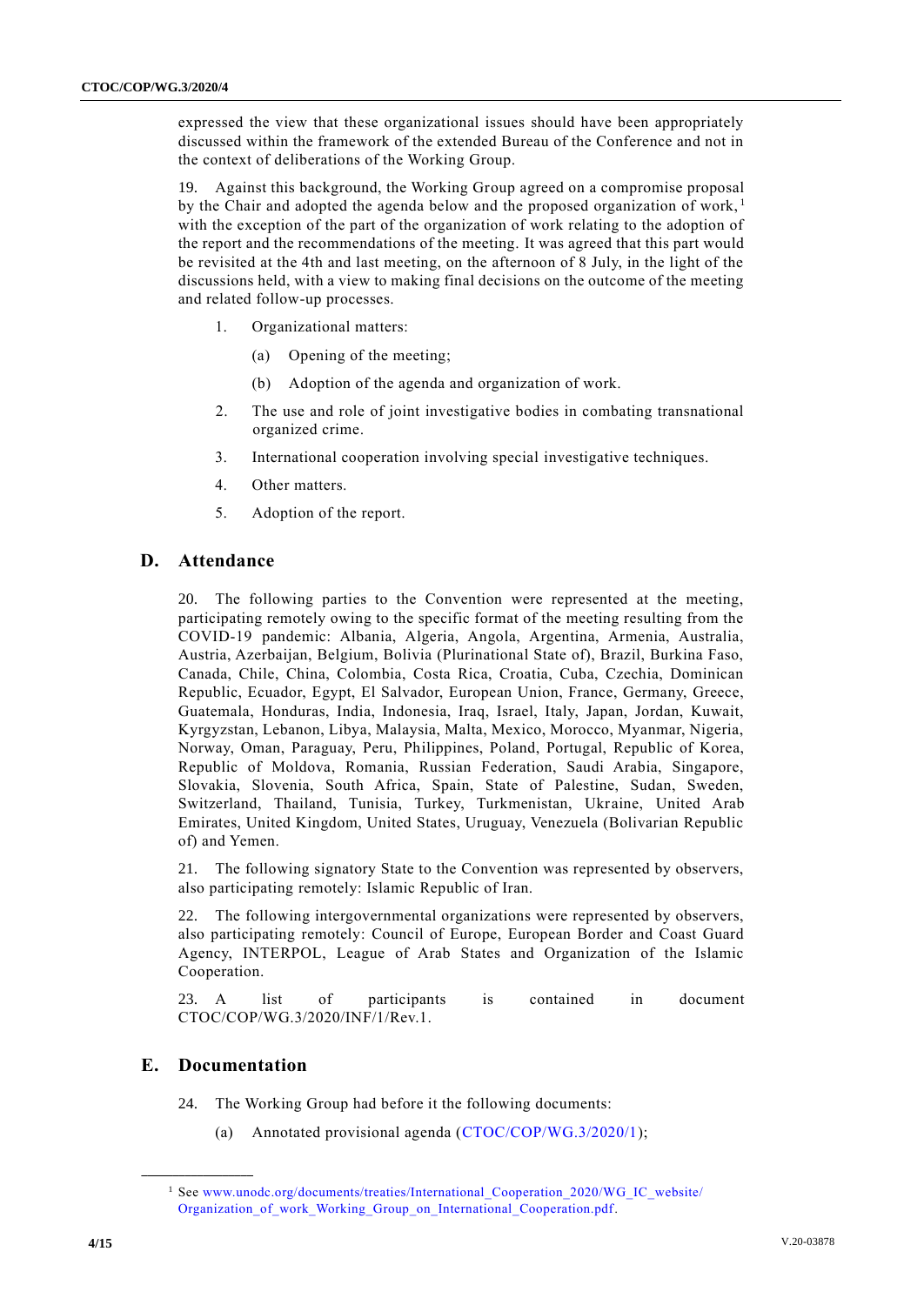(b) Background paper prepared by the Secretariat on the use and role of joint investigative bodies in combating transnational organized crime [\(CTOC/COP/WG.3/2020/2\)](http://undocs.org/CTOC/COP/WG.3/2020/2);

(c) Background paper prepared by the Secretariat on international cooperation involving special investigative techniques [\(CTOC/COP/WG.3/2020/3\)](http://undocs.org/CTOC/COP/WG.3/2020/3).

## **III. Summary of deliberations: summary by the Chair**

25. The summary of deliberations in the present section was prepared by the Secretariat after the meeting, in close coordination with the Chair. As it was neither debated nor submitted for adoption during the meeting, it is provided as a "summary by the Chair".

### **A. Use and role of joint investigative bodies in combating transnational organized crime**

26. At its 1st and 2nd meetings, on 7 July, the Working Group considered agenda item 2, entitled "The use and role of joint investigative bodies in combating transnational organized crime". Discussion of the item was facilitated by two panellists: Daniela Buruiana, Prosecutor, National Member of the European Union Agency for Criminal Justice Cooperation for Romania; and Stefano Opilio, Public Prosecutor, Directorate General of International Affairs and Judicial Cooperation, Ministry of Justice of Italy.

27. The panellist from Romania highlighted the importance of joint investigative teams as a modern and valuable tool to expedite cross-border investigations and ensure more efficient gathering and exchange of information. She underlined the added value of joint investigative teams in simplifying communication, coordination and cooperation among participating States, facilitating the development of common strategies or clear objectives, thus avoiding duplication of efforts and waste of resources, strengthening mutual trust and interaction among team members from different jurisdictions and working jointly on the collection of evidence.

28. The panellist noted the increasing and successful use of joint investigation teams by Romanian authorities, which had adopted a proactive approach by setting up such teams at an early stage of investigations or requesting the opening of parallel investigations in the relevant countries. She also identified the admissibility in court of evidence derived from joint investigations as a crucial element for improving the effectiveness of the work of investigative bodies in cross-border organized crime cases.

29. The panellist highlighted the role of the European Union Agency for Criminal Justice Cooperation and its assistance to its members in identifying suitable cases, supporting coordination meetings for the setting-up and functioning of joint investigation teams, providing legal advice on conflicts of jurisdictions and admissibility of evidence, and providing funds for the functioning of joint investigation teams, including for travel and accommodation, interpretation and translation.

30. The panellist shed light on recent trends regarding the use of joint investigation teams, including the legal bases involved (from bilateral to multilateral instruments), the range of cooperating States (from European Union member States to third States) and the range of offences covered (from trafficking in persons and drugs to fraud, economic crime, other common offences and cybercrime). She referred to examples of joint investigations in cases of online sexual abuse of children and online fraud.

31. The panellist identified as most common challenges in this field the variety in legal systems and procedural provisions on evidence gathering and disclosure requirements, the different stages of investigation in the States involved, delays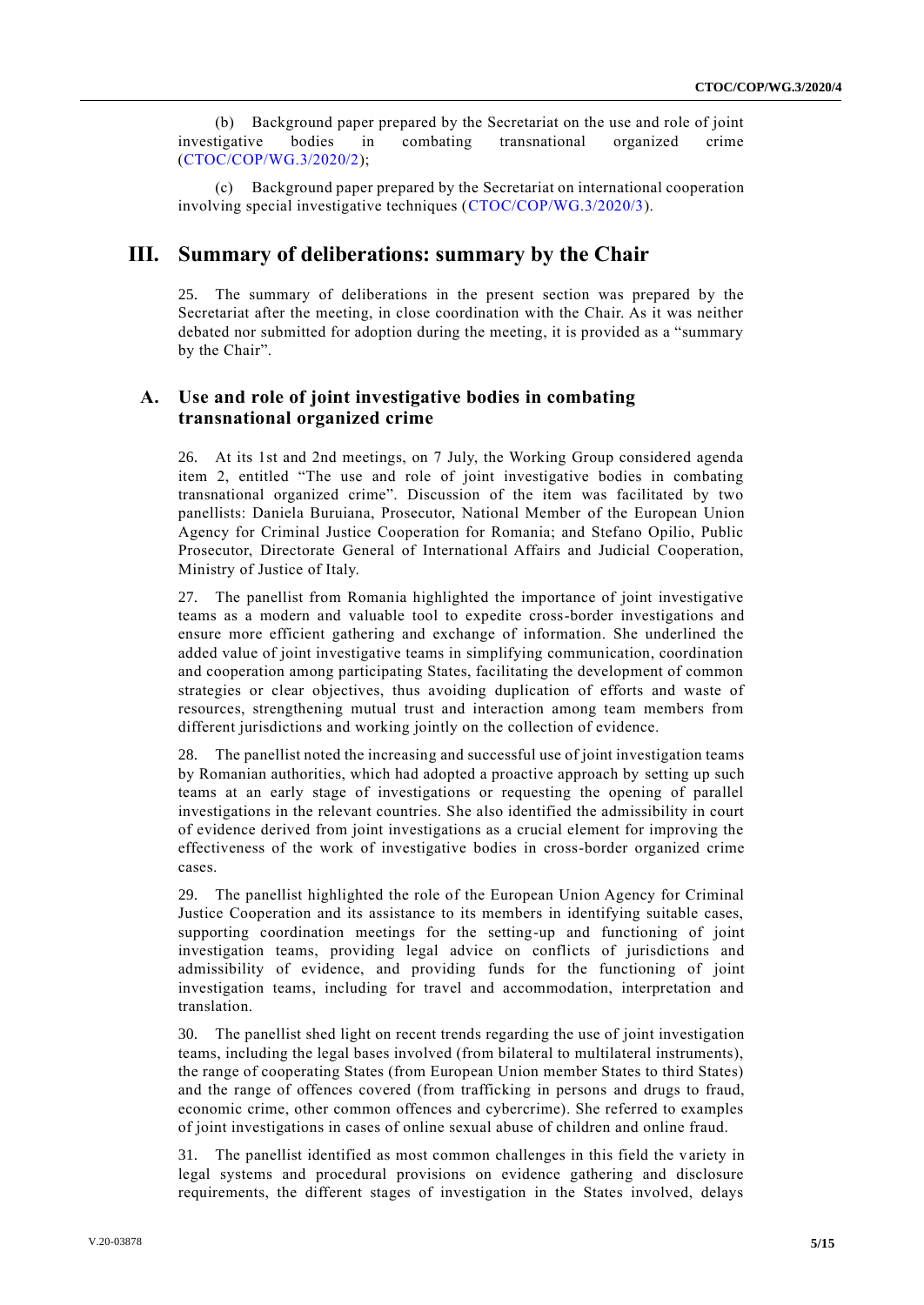caused by lengthy signature processes and issues pertaining to the languages used and the need for the translation of documents.

32. In terms of best practices, the panellist stressed the significance of cooperation and communication among members of the joint investigation teams to address practical, legal and operational issues during the prosecution phase, the continuous communication to clarify the requirements of legal systems and address jurisdictional issues (e.g., agreement on the venue of prosecution and transfer of criminal proceedings) and the use of common or shared investigative methods and tools among participating countries.

33. The panellist from Italy characterized joint investigation bodies as an innovative tool representing a quantum leap in the field of judicial cooperation, a leap that was primarily cultural rather than judicial. He pointed out that the potential of such bodies was impressive but still largely unexplored and that, at a time when traditional mechanisms of international cooperation were no longer adequate to ensure efficient and real-time judicial cooperation, a coordinated investigative approach for carrying out operations in real time could only be undertaken in the context of such teams.

34. The panellist noted that joint investigation teams might be considered most useful when proceedings related to serious offences of a transnational nature required difficult and demanding investigations in collaboration with other States (major cross-border investigations), and when the circumstances of the case necessitated coordinated, concerted action in the States involved (connected investigations requiring coordination).

35. The panellist also referred to some practical considerations to bear in mind when assessing the need for setting up a joint investigation team, including the complexity and sophistication of the criminal network or activities to be investigated, the number and complexity of the investigative measures to be adopted in the States concerned and the level of connection between the investigations in those States. He also stressed the importance of establishing an operational plan and having in place shared modalities to take evidence. In this regard, he explained that the flexibility offered by joint investigation teams allowed investigators to anticipate – already at the stage of collection of evidence – any question of admissibility and to find appropriate solutions.

36. The panellist focused on the basis for setting up joint investigation teams, namely an agreement between interested parties regulating such issues as the composition of the team, the object and purpose of the investigation, applicable laws, the period covered by the agreement and other matters, including the use of arms, the languages of communication and the incurred costs. He referred to the joint investigation team model agreement available on the website of the European Union Agency for Criminal Justice Cooperation, which used as a common non-binding baseline that practitioners could tailor to the specific needs of a case. He stated that the model had proved sufficiently flexible to serve as a basis for discussions with non-European Union States with some adaptation to the different legal bases. The importance of the Network of National Experts on Joint Investigation Teams was also emphasized.

37. Both panellists made reference to relevant provisions of applicable instruments in this field, both at the regional and international levels (art. 13 of the European Convention on Mutual Assistance in Criminal Matters; art. 20 of the Second Additional Protocol to the European Convention on Mutual Assistance in Criminal Matters; Council Framework Decision of 13 June 2002 on joint investigation teams (2002/465/JHA); art. 19 of the Organized Crime Convention; art. 9, para. 1 (c), of the United Nations Convention against Illicit Traffic in Narcotic Drugs and Psychotropic Substances of 1988; and art. 49 of the United Nations Convention against Corruption).

38. In the ensuing debate, some speakers referred to national legislative approaches to joint investigations, ongoing reforms to cover related aspects and bilateral and regional agreements or arrangements on joint investigations. While the importance of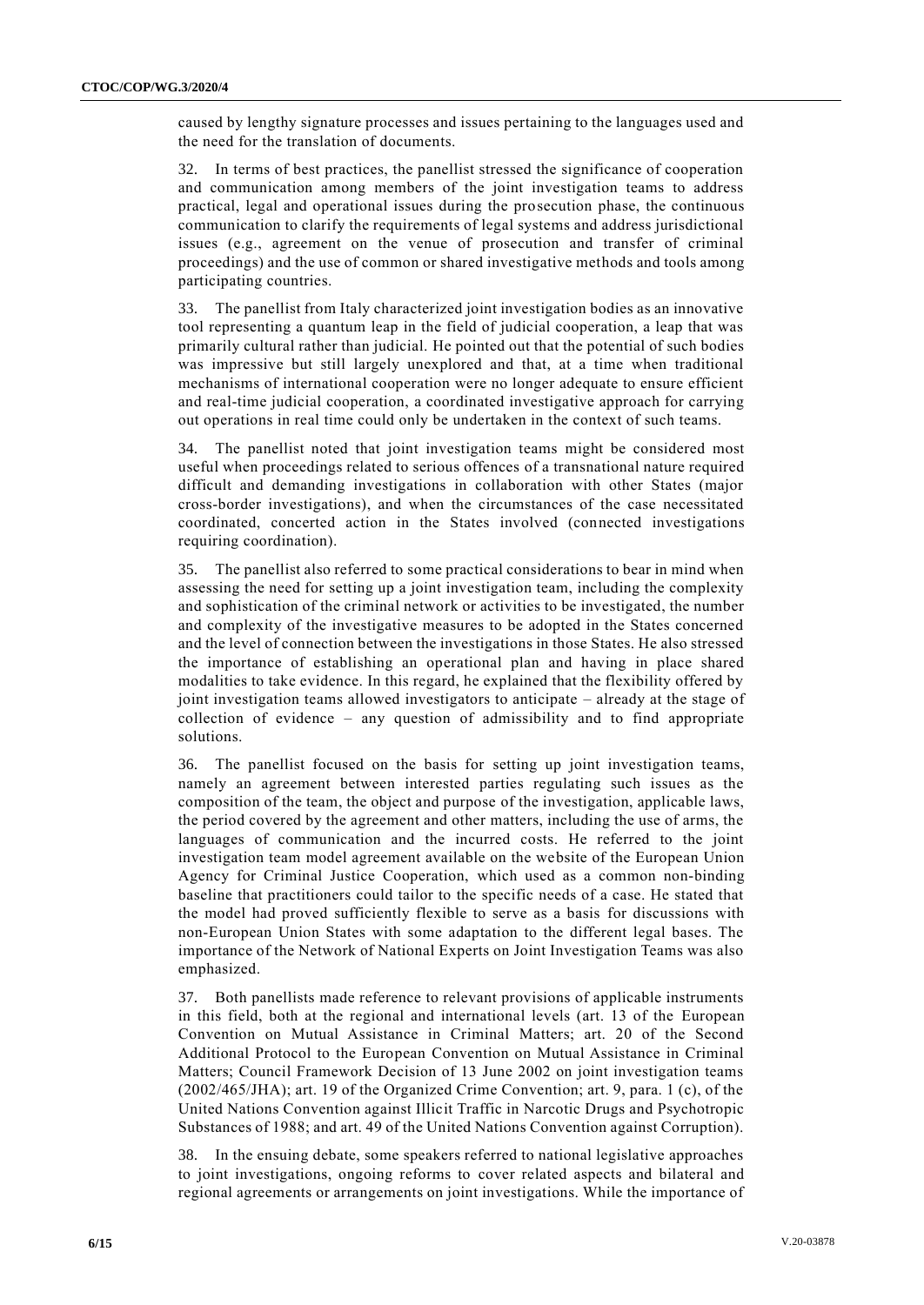the joint implementation of articles 18 and 19 of the Organized Crime Convention was acknowledged, the use of model agreements at the bilateral and regional levels, adjusted as appropriate to existing needs, was also identified as good practice. Reference was made to the framework agreement for cooperation of States parties to the Southern Common Market and associated States for the creation of joint investigation teams, approved on 2 August 2010 and in force since 22 May 2020. <sup>2</sup>

39. Examples of successful operations and joint investigations were shared during the meeting, including cases that had resulted in the extradition of drug traffi ckers to the requesting State. One speaker mentioned as good practices the standardization of investigative practices at the regional level and the establishment of special units to coordinate regional operations against gangs and organized criminal groups. Another speaker confirmed the usefulness of spontaneously exchanging information through legal cooperation channels, especially in cases of parallel investigations. One speaker referred to the support that the International Association of Prosecutors off ered to prosecutors in his country in the fight against organized or other serious crime.

40. Speakers referred to practical considerations to bear in mind in all phases of joint investigations. In this context, the inclusion of clauses on financial arrangements in related agreements establishing a joint investigation team was highlighted. Speakers also stressed the importance of evaluating and measuring the impact of joint investigation teams at their closure. It was noted that the evaluation should be carried out in a structured manner, based on the lessons learned by, and the findings of, the joint investigation teams.

41. One speaker referred to ways and means by which INTERPOL could support joint investigative teams and facilitate international cooperation involving special investigative techniques. In this connection, he noted that INTERPOL, as a member of joint investigation teams, could assist national and foreign liaison officers of participating countries, including through the provision of specific expertise and investigative support, tailored to the specific nature of the crime and the requirements of the requesting country; the deployment within 24 hours of specialized staff; and the best possible use of the INTERPOL databases. Furthermore, he stated that INTERPOL facilitated real-time exchange of messages and police data among countries, including fingerprints, photographs, wanted person notices and data on stolen and lost travel documents and stolen motor vehicles.

#### **Discussion points for future consideration**

42. Stemming from the meeting, discussion points for future consideration were identified by the Chair and were not discussed and negotiated by the participants. Some delegations expressed the wish to be able to make comments at a subsequent stage on these discussion points for future consideration, which were as follows:

(a) States parties are encouraged, where possible and necessary, to use joint investigations as a modern form of international cooperation to increase the effectiveness of and expedite cross-border investigations for the broadest possible range of offences, as an alternative or complement to requests for mutual legal assistance; in doing so, States parties need to be able to act quickly, bearing in mind that information or evidence to be obtained may be available only for a limited period of time;

(b) States parties are also encouraged to make further use, where appropriate, of article 19 of the Organized Crime Convention, as well as other applicable instruments at the international, regional and bilateral levels, as a legal basis for joint investigations; in doing so, they may wish to develop model agreements, or use existing ones at the regional level, on the setting-up of joint investigative bodies and further disseminate them to competent judicial, prosecutorial and law enforcement authorities;

<sup>2</sup> [www.mercosur.int/en/.](http://www.mercosur.int/en/)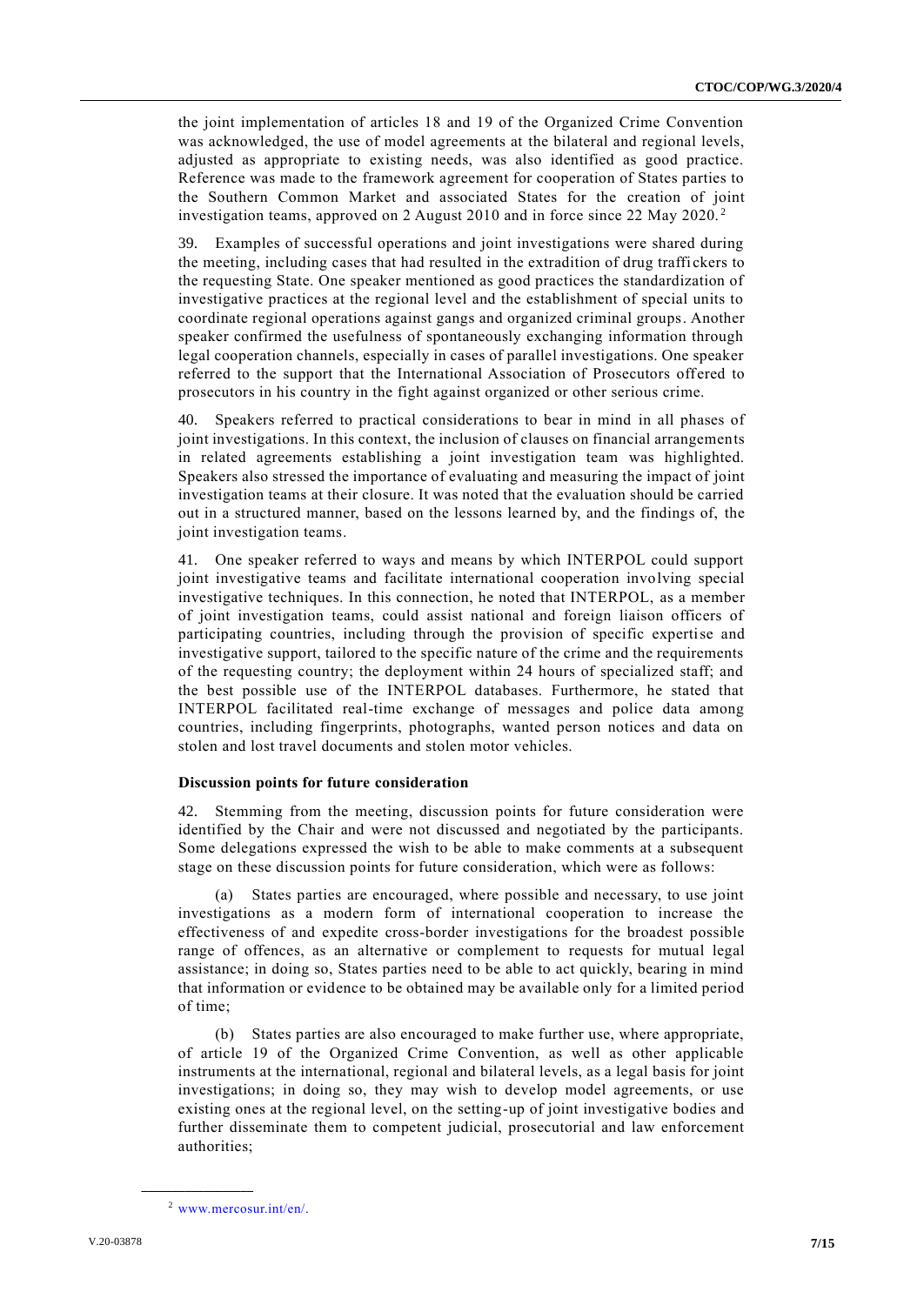(c) States parties are further encouraged to exchange best practices and lessons learned in the field of joint investigations, especially those on the implementation of article 19 of the Convention; in this regard, emphasis should be placed on evaluating the results of joint investigations in a structured manner, as well as measuring the success and overall effectiveness of such investigations;

States parties are encouraged to facilitate training activities for judges, prosecutors, law enforcement officers or other practitioners engaged in joint investigations;

(e) States parties should promote mutual trust and confidence among their competent authorities from the initial phase of planning the deployment of a joint investigation team or body;

States parties should ensure that communication channels are properly maintained in all phases of joint investigations to proactively identify competent authorities in the cooperating States; address practical, legal and operational issues; facilitate the provision of clarifications on applicable legal and disclosure requirements; and overcome practical or substantive challenges, such as those associated with different investigative structures and principles or relating to jurisdictional issues, the *ne bis in idem* principle and the admissibility in court of evidence obtained from joint investigations;

(g) States parties are strongly encouraged to make use of the resources and facilities provided by regional bodies or mechanisms, including the European Union Agency for Criminal Justice Cooperation, as well as existing judicial and law enforcement networks, to enhance coordination for joint investigations at all stages, from planning to setting-up, and from operation to closure and evaluation;

(h) States parties are encouraged to include provisions or clauses on financial arrangements in their agreements regarding joint investigations, where appropriate in a flexible manner to allow for adaptations, with a view to having a clear framework for the allocation of costs, including translation and other operational expenses incurred in joint investigations;

(i) The Secretariat should continue its work to collect and make available on the knowledge management portal known as Sharing Electronic Resources and Laws on Crime (SHERLOC) information on applicable laws or arrangements at the national and regional levels regulating aspects relevant to joint investigations; and further promote the use of the redeveloped Mutual Legal Assistance Request Writer Tool, which contains, inter alia, guidance on how to draft a request for mutual legal assistance for conducting a joint investigation, where necessary;

Building on previous recommendations contained in Conference resolution 5/8 and on relevant guidance stemming from the deliberations of the Working Group, the Secretariat should develop, subject to the availability of resources, a matrix identifying legal and practical issues that could arise in the implementation of article 19 of the Convention, as well as possible solutions for those issues, including by collecting "sanitized" examples of arrangements or agreements concluded between States parties for that purpose, or a set of legal, practical and operational guidelines on the implementation of article 19.

#### **B. International cooperation involving special investigative techniques**

43. At its 3rd meeting, on 8 July, the Working Group considered agenda item 3, entitled "International cooperation involving special investigative techniques". Discussion of the item was facilitated by the panellist Stephen McGlynn, Minister Counsellor, Department of Home Affairs, Australia.

44. The panellist made reference to the experience that his country had gained in controlled deliveries to combat transnational crime. He noted that this experience had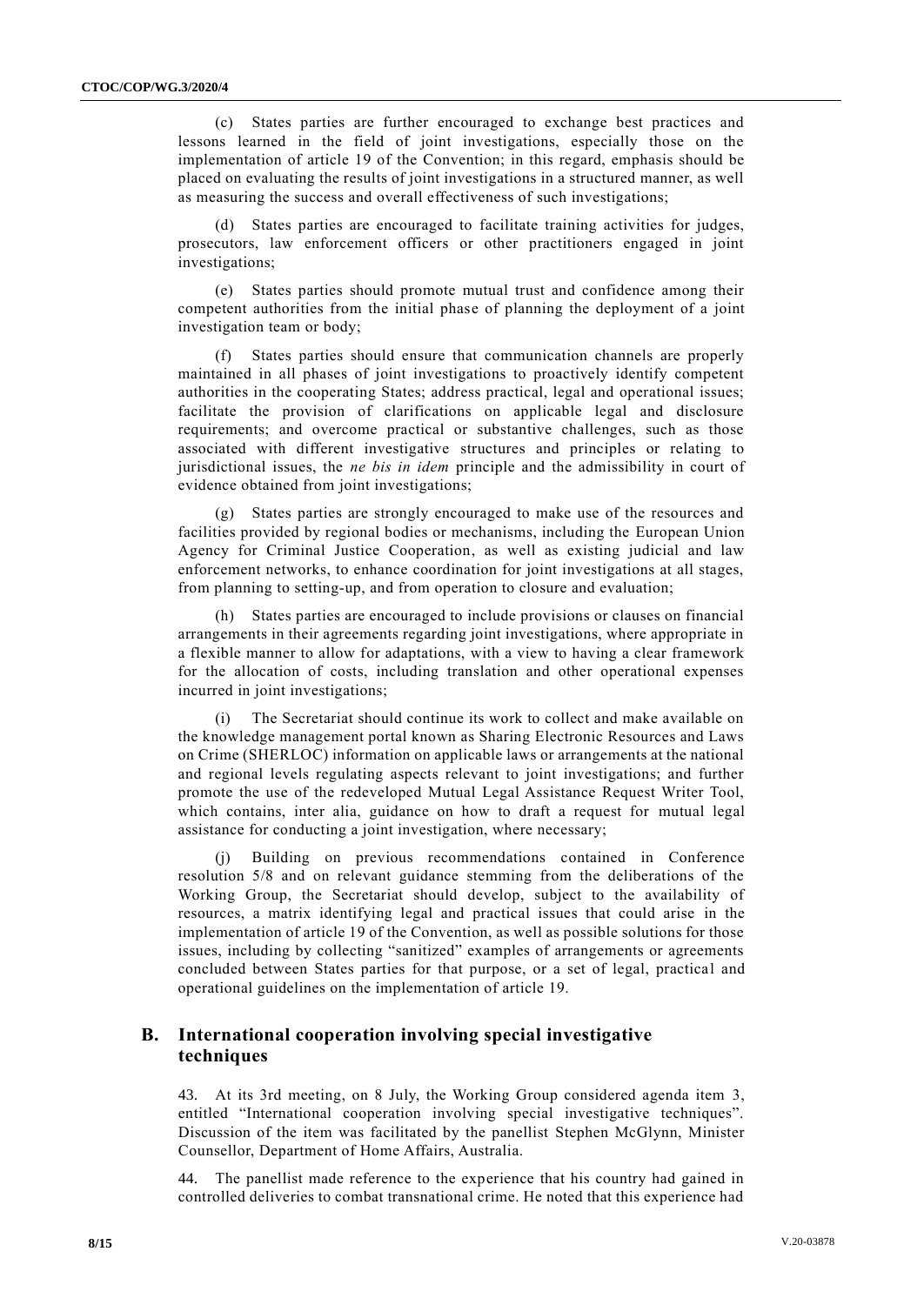been consistent over the years, involving law enforcement officers at the federal and state or territorial levels, but also border control and customs authorities. This field of cooperation involved a variety of cooperating authorities, which might be criminal law or customs enforcement authorities. Moreover, in addition to typical agreements on mutual assistance in criminal matters, there were also customs mutual legal assistance agreements that provided for cooperation and the sharing of documents or evidence on transborder shipments.

45. The panellist explained that controlled deliveries were seen as an important modality of international cooperation to disrupt the activities of organized criminal groups and share lessons learned from cooperation with foreign authorities, in particular with regard to illicit trafficking in tobacco. In this context, he stressed the importance of cooperation and information-sharing, especially in the light of the increasing sophistication of organized criminal groups and their efforts to avoid detection.

46. The panellist placed emphasis on the efficient management of controlled deliveries, with a focus on shared goals to target the benefits of organized criminal groups despite the so called "asymmetric criminality" in the case of illicit trafficking in tobacco, given that this commodity was not subject to the same regulations and limitations in all countries.

47. The panellist pointed out that timely responses in urgent circumstances were of utmost importance and that, therefore, good coordination was a prerequisite for better results. He stressed the need to go beyond operational arrangements and accord priority, in a more holistic manner, to mutual trust and confidence, in particular among investigators. He also acknowledged the importance of ensuring the admissibility of evidence derived from controlled deliveries in subsequent criminal proceedings, given the different legal and disclosure requirements in each country.

48. In the ensuing discussions, speakers stressed the usefulness of special investigative techniques, especially controlled deliveries, noting at the same time that international cooperation for the investigation of such crimes as drug trafficking might necessitate coordinated legal frameworks and arrangements in view of the investigative or intelligence-gathering tasks of operating bodies, the mandates and legal powers of which might differ from country to country. Other speakers reported on the legislation of their countries on special investigative techniques or legislative framework to update both the form and type of admissible evidence and regulate issues of protection of personal data.

49. Many speakers acknowledged the added value of the use of special investigative techniques in the detection, prevention, investigation and prosecution of serious crime, including child sexual exploitation and abuse. One speaker referred to the use of the Convention to address new emerging trends in organized crime, such as environmental crime, illicit trafficking in falsified medicines and medical products and cybercrime. Another speaker highlighted the importance of intercepting communications and decrypting encrypted communications to address the links between transnational organized crime and terrorism effectively. One speaker underlined that special investigative techniques should be seen as one of the criminal justice and law enforcement responses to the challenges posed by the high level of organizational and financial development of organized criminal groups and the interlinkages between organized crime and other crimes, such as the financing of terrorism or illegitimate influence on public bodies. One speaker reaffirmed the importance of the Convention for combating trafficking in firearms, but also referred to the risks associated with controlled deliveries in this field, stressing the importance of distinguishing the responsibilities of the authorities involved and respecting national sovereignty.

50. One speaker referred to General Assembly resolution [74/247](http://undocs.org/A/RES/74/247) on countering the use of information and communications technologies for criminal purposes, in which, inter alia, the Assembly had established an open-ended ad hoc intergovernmental committee of experts, representative of all regions, to elaborate a comprehensive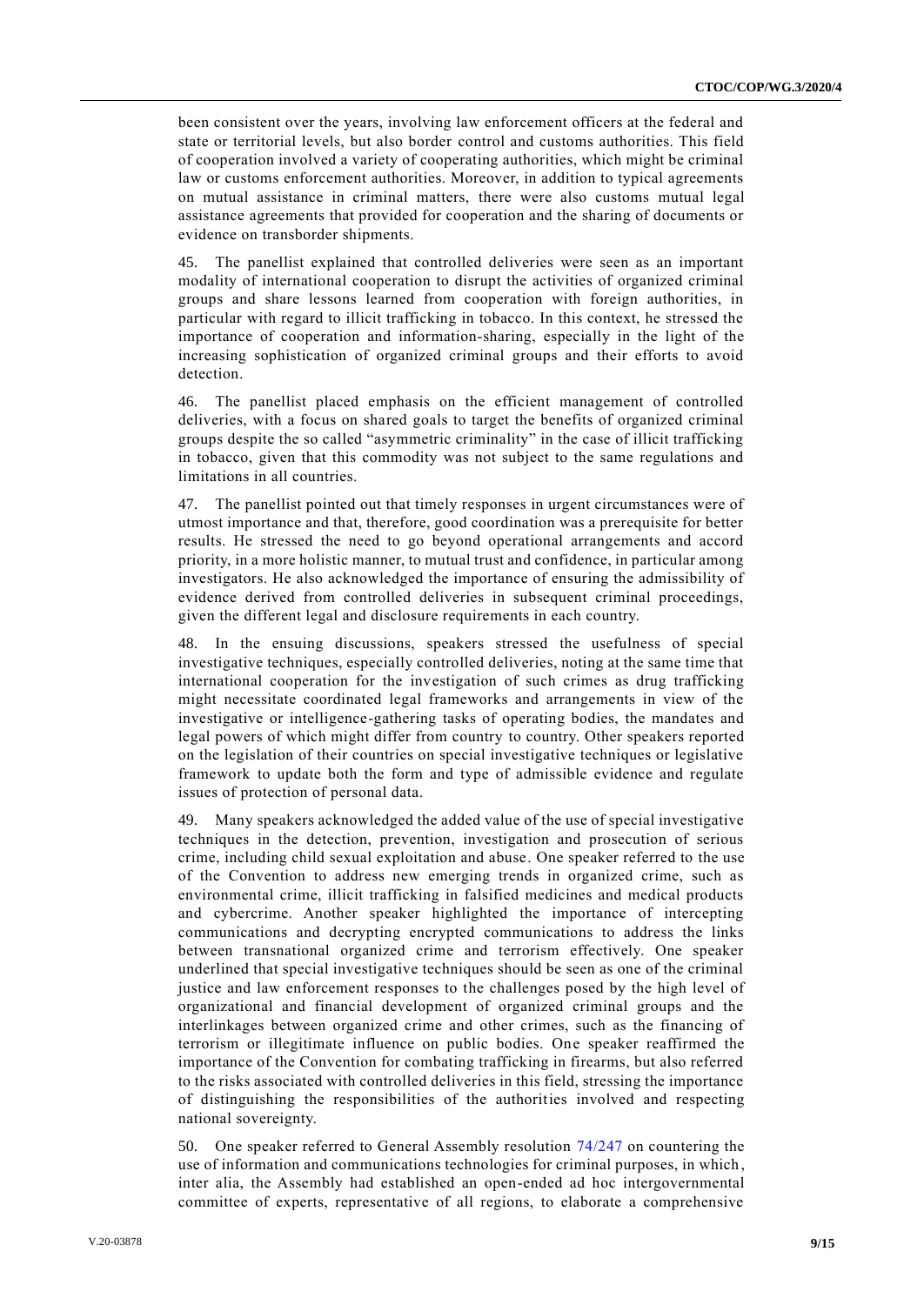international convention on countering the use of information and communications technologies for criminal purposes. In this context, reference was made to ongoing efforts for the convening, in accordance with the aforementioned resolution, of an organizational session of the ad hoc committee to agree on an outline and modalities for its future activities.

51. Some speakers stressed the need for having in place the legal basis, rooted in human rights, necessary for carrying out undercover investigations. In this regard, it was noted that good practices in the use of special investigative techniques sh ould be centred around and based on the protection of human rights and respect for the rule of law, including the consideration of the principles of legality, subsidiarity and proportionality. Moreover, it was underscored that investigations should, where appropriate, be subject to conditions and safeguards that provided for the appropriate protection of human rights and liberties, including mechanisms for judicial or independent oversight, redress and appropriate data protection and privacy for individuals.

52. One speaker stressed the need for planning and coordination in the early phases of investigations, to ensure that competent authorities were aware of restrictions and limitations stemming from human rights protection and due process, including judicial oversight mechanisms. It was noted that such awareness had proved to be conducive to the efficient use of evidence derived from undercover operations or the use of other special investigative techniques in subsequent criminal and extradition proceedings.

53. Without neglecting the various techniques used in investigations, some speakers referred to the specific nature of those used to gather electronic evidence. This topic was reported as increasingly sophisticated and highly complex, given the fragile nature of electronic evidence and the special measures and precautions that should be taken to document, collect, preserve and share it. Challenges in this regard included the difficulty in finding a balance between the production of such evidence and its admissibility in court, the differences between intelligence and its treatment in order to be classified as electronic evidence, and the need to always take into account the protection of human rights and procedural guarantees.

54. One of the challenges posed by special investigative techniques was the different stages at which countries were in terms of use of information and communications technology and development of relevant legislation. This diversity included variations in applicable legal requirements across different legal systems, hence, investigative techniques that had proved useful in one State might not be allowed in another; a wide range of penalties, especially for offences committed in the digital environment; a plethora of criminal or investigative proc edures in place and their impact on human rights and fundamental freedoms; and the existence of different law enforcement structures, coupled with varying levels of necessary resources involved, that hampered joint work in cross-border investigations.

55. Discussions also revolved around the role of the private sector in the field of international cooperation in criminal matters, in particular when using special investigative techniques. Two particular examples were mentioned: the involvement of bank and financial institutions in cross-border financial investigations and mutual legal assistance and, in that context, the need for them to comply with the requirements of applicable treaties and domestic laws regarding their cooperation with investigative and prosecutorial authorities; and the role of communication service providers in securing electronic evidence for the detection, investigation and prosecution of crimes, and how that role had an impact on international cooperation, either through direct cooperation with those providers or through the central authorities of States involved.

56. Many speakers underlined the need for the exchange of best practices in terms of special investigative techniques, in particular in the context of international cooperation, and reaffirmed the importance of improving the capacities of national authorities in that area. In this connection, the central role of UNODC in providing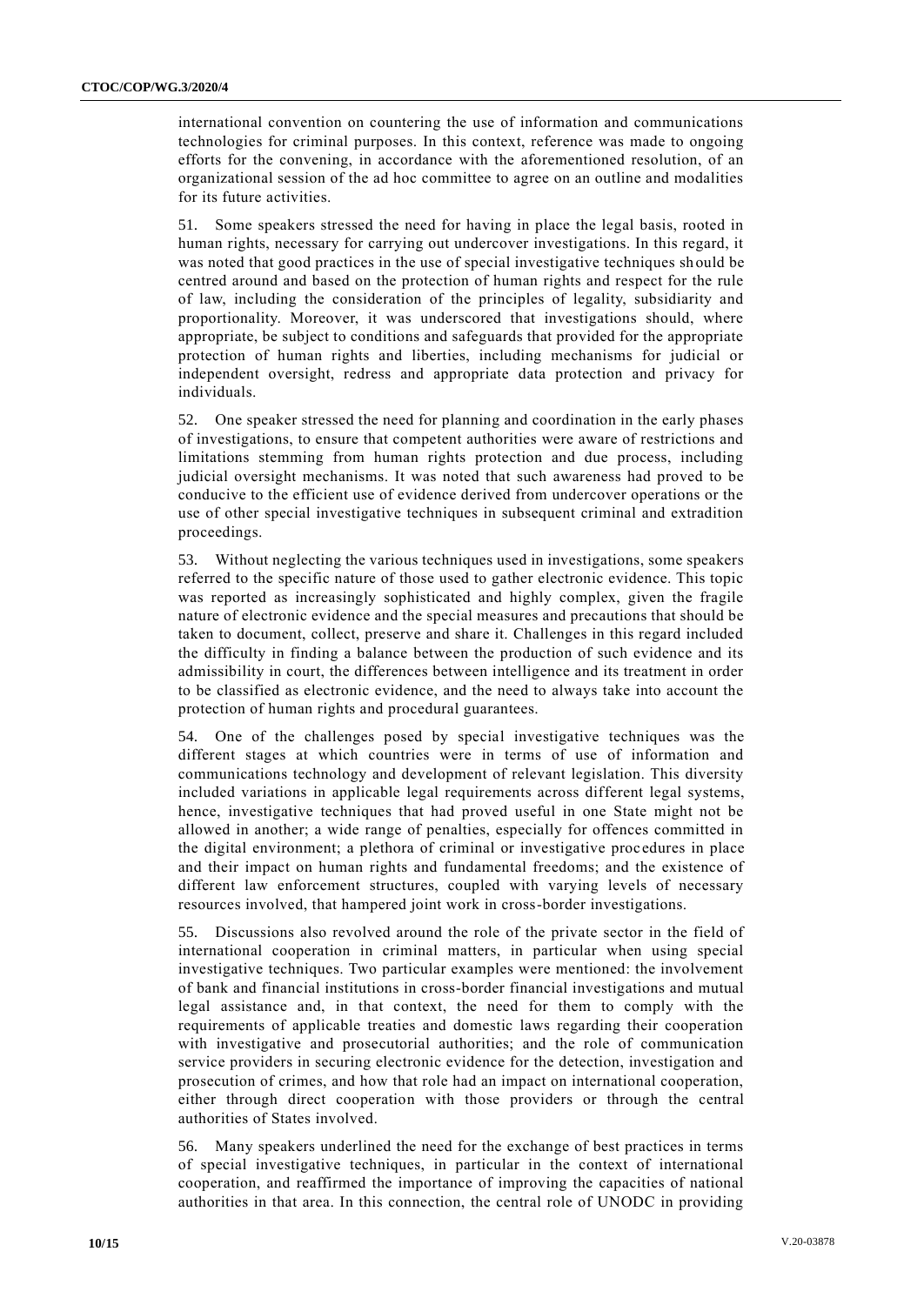technical assistance was highlighted. One speaker also referred to the future impact of the Mechanism for the Review of the Implementation of the United Nations Convention against Transnational Organized Crime and the Protocols thereto, established in resolution 9/1 of the Conference, on the identification of technical assistance needs of reviewed States parties, as well as ways and means to address them, in the field of international cooperation in criminal matters.

#### **Discussion points for future consideration**

57. Stemming from the meeting, discussion points for future consideration were identified by the Chair and were not discussed and negotiated by the participants. Some delegations expressed the wish to be able to make comments at a subsequent stage on these discussion points for future consideration, which were as follows:

(a) States parties are encouraged to make further use, where applicable, of article 20 of the Convention as a legal basis for international cooperation involving special investigative techniques; and use other applicable regional instruments and bilateral agreements or arrangements or, in the absence of such agreements or arrangements, use special investigative techniques on a case-by-case basis, to foster cooperation in this field;

(b) States parties are also encouraged to exchange best practices and lessons learned in the field of special investigative techniques, especially those relating to the implementation of article 20 of the Convention;

States parties are further encouraged to facilitate training activities for judges, prosecutors, law enforcement officers or other practitioners engaged in the conduct or oversight of special investigative techniques, bearing in mind the complexity of issues relating to the use of such techniques, in particular for obtaining electronic evidence, and also taking into account the various stage s of development at which countries are in terms of use of information and communications technologies;

(d) States parties are encouraged to promote communication and coordination at an early planning stage of their cooperation in order to ensure that ev idence is used effectively, including in extradition cases;

(e) In making use of special investigative techniques, States parties should, given the potential danger to the public, in particular with regard to controlled deliveries, devote particular attention to accountability issues and the need to respect national sovereignty considerations;

(f) With a view to ensuring the admissibility in court of evidence derived from the use of special investigative techniques, such use should be subject, both at the national level and in the context of international cooperation, to human rights guarantees, including respect for the principles of legality, subsidiarity and proportionality, as well as safeguards for judicial or independent oversight;

(g) States parties are strongly encouraged to consider human rights appropriately, including the right to privacy, when deploying joint investigative teams and special investigative techniques to combat transnational and organized crime, as doing so may contribute to the effective use of those methods;  $3^3$ 

(h) Further efforts should be made to fully ensure that the private sector can play a key role in some cases in the field of international cooperation when using special investigative techniques, bearing in mind the challenges in cooperating with communication service providers to secure electronic evidence for the detection,

<sup>&</sup>lt;sup>3</sup> This point was not included in documents [CTOC/COP/WG.3/2020/L.1/Add.1](http://undocs.org/CTOC/COP/WG.3/2020/L.1/Add.1) and [CTOC/COP/WG.3/2020/L.1/Add.2.](http://undocs.org/CTOC/COP/WG.3/2020/L.1/Add.2) Its inclusion was suggested during the meeting by a speaker after the circulation of those in-session documents. The Chair proposed that the point be inserted in the list, and no objection was raised.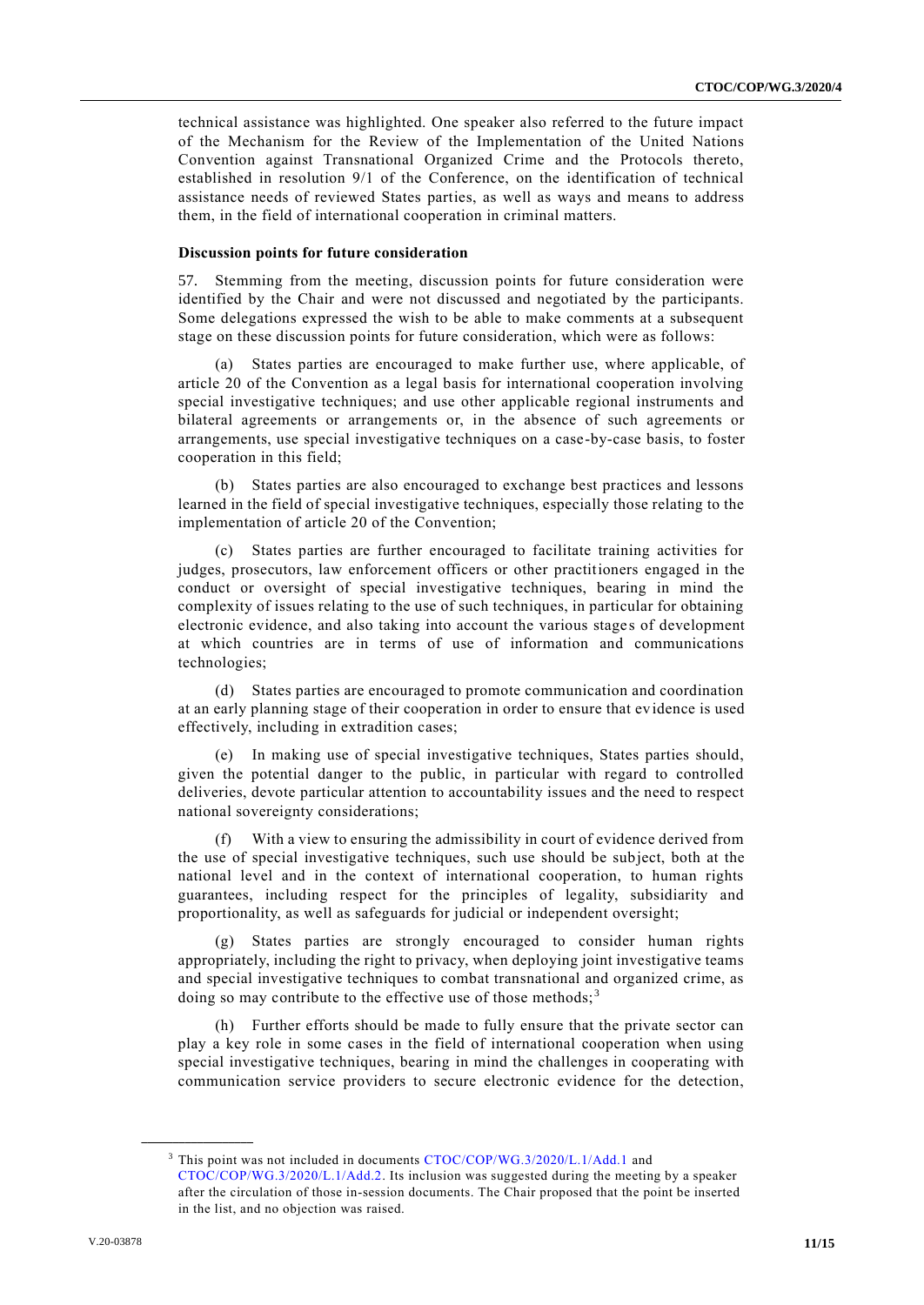investigation and prosecution of crimes; and the requirements of domestic laws and treaties on mutual legal assistance involving bank and financial institutions;

Building on previous recommendations contained in Conference resolution 5/8, and on relevant guidance stemming from the deliberations of the Working Group, the Secretariat should develop, subject to the availability of resources, a matrix identifying legal and practical issues that could arise in the implementation of article 20 of the Convention and the use of special investigative techniques, as well as possible solutions to those issues, including by collecting examples of arrangements or agreements among States parties on the use of such techniques, or a set of legal, practical and operational guidelines on the implementation of article 20;

(j) Subject to the availability of resources, the Secretariat should undertake the updating of the UNODC model law on mutual assistance in criminal matters developed in 2007<sup>4</sup> and the UNODC guide on *Current Practices in Electronic Surveillance in the Investigation of Serious and Organized Crime* developed in 2009,<sup>5</sup> with the aim of including provisions and updated material, respectively, on the use of special investigative techniques to gather electronic evidence and on international cooperation to share such evidence.

### **C. Other matters**

58. At its 3rd and 4th meetings, on 8 July, the Working Group considered agenda item 4, entitled "Other matters".

59. A representative of the Secretariat referred briefly to the work of the Working Group and its future role within the Implementation Review Mechanism.

60. A representative of the Secretariat informed the Working Group about the work of UNODC in the field of international cooperation in criminal matters, with particular reference to the planning and development of relevant tools geared towards ensuring secure communication among the authorities listed in the Directory of Competent National Authorities.

61. Another representative of the Secretariat referred to the work of UNODC and its Global Programme for Strengthening the Capacities of Member States to Prevent and Combat Organized and Serious Crime to facilitate international cooperation in criminal matters by supporting the development and implementation of regional judicial cooperation networks. She reported that the Global Programme had supported the establishment of four judicial cooperation networks: the Judicial Cooperation Network for Central Asia and Southern Caucasus, the West African Network of Central Authorities and Prosecutors, the Great Lakes Judicial Cooperation Network and, most recently, the South-East Asia Justice Network.

62. The same representative of the Secretariat informed the Working Group that, on 20 March 2020, the Global Programme had begun collecting information on emergency measures taken by central and other competent authorities involved in international cooperation in criminal matters during the COVID-19 pandemic. The information, which had been compiled in the form of a list, had been obtained through the secretariats of regional judicial cooperation networks or through regional organizations, such as the Council of Europe, or had been directly provided by the central authorities themselves. At the time of the meeting, 49 countries had adopted extraordinary measures to accept requests sent by electronic means, while 17 had provided email addresses or phone numbers for coordination. Some of the 17 countries clarified that they were able to accept requests by email or means other than paper, under ordinary rules. The list was regularly updated and further disseminated. At the time of the meeting, more than 145 central authorities h ad

<sup>4</sup> [www.unodc.org/pdf/legal\\_advisory/Model%20Law%20on%20MLA%202007.pdf.](http://www.unodc.org/pdf/legal_advisory/Model%20Law%20on%20MLA%202007.pdf)

<sup>5</sup> United Nations publication, Sales No. E.09.XI.19.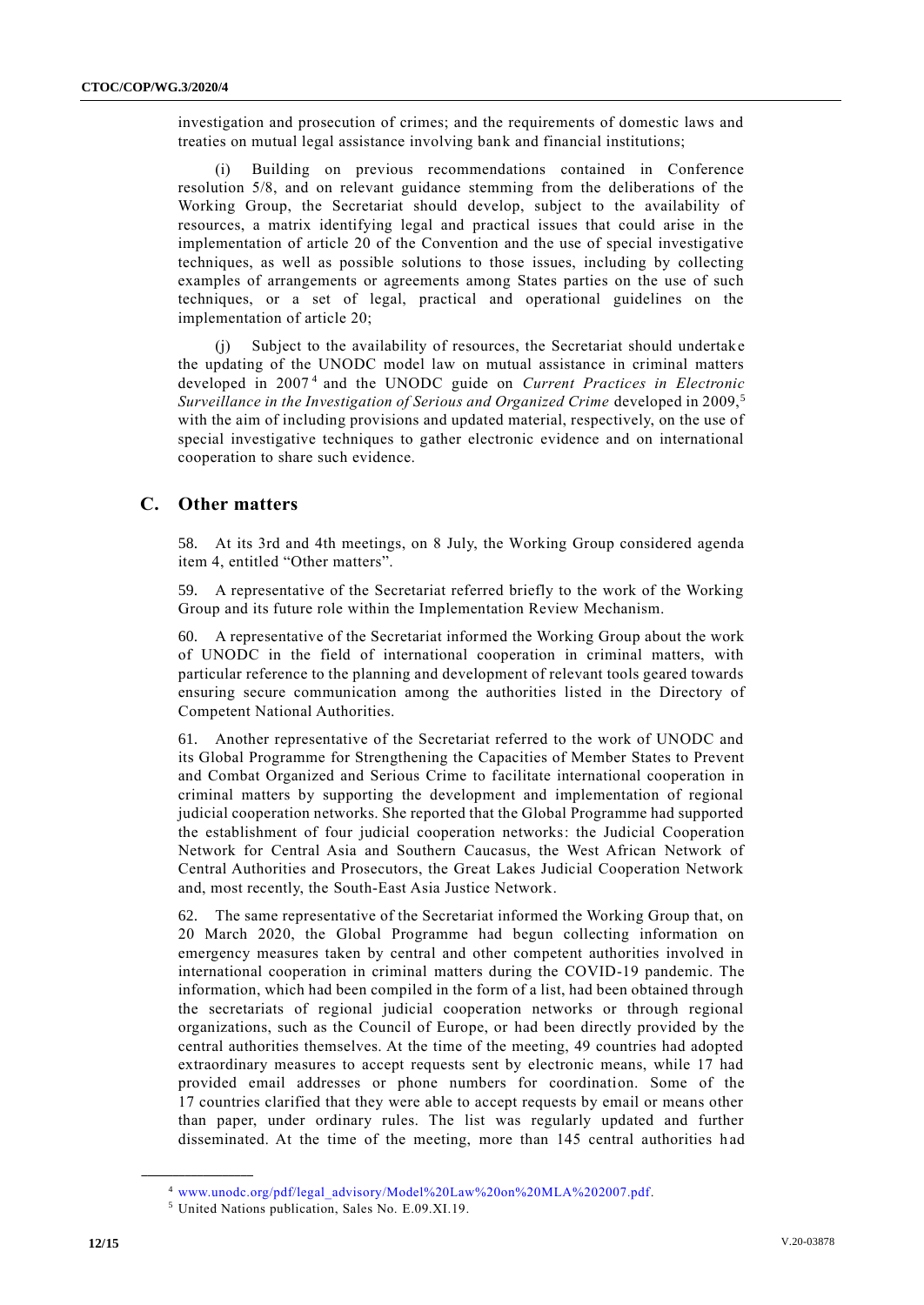received the list and updates to it. The Global Programme also took advantage of the opportunity to explore, together with central authorities, the use of electronic signatures and the direct transmission of requests for international cooperation.

63. The representative of Chile, speaking also in his capacity as Chair of the Ibero-American Association of Public Prosecutors, referred to the experience and practices of international cooperation during the COVID-19 pandemic, both from the national and regional perspectives. He noted that the COVID-19 pandemic had led many central authorities, as well as judicial and investigative bodies, to switch to either remote work or the temporary closure of service. As a result, the execution of requests for mutual legal assistance had been delayed, in particular in countries that did not allow the electronic transmission of requests. Requests had also been delayed in countries with a limited number of operative personnel.

64. The speaker added that the central authorities of some countries members of the Ibero-American Association of Public Prosecutors had enabled the electronic transmission of requests, by email, and prioritized those requests that were marked as urgent. In some countries, electronic extradition requests were also enabled between central authorities and embassies, while extradition hearings were held by videoconference. Moreover, the closure of borders in the wake of the pandemic had led to problems with the surrender of extradited persons, such as the lack of flights or land transportation to or from the requesting State or the lack of adequate sanitary conditions. The suspension of surrenders, together with the risks of infection inside prisons, had led to an increase in the number of hearings or requests of release of sentenced persons, which, in turn, increased the risk of escape.

65. The speaker underscored that the Ibero-American Association of Public Prosecutors had been collecting and analysing the experiences of international cooperation during these unprecedent circumstances. A good practice that had been identified in this regard had been the increase of direct inter-institutional cooperation between competent authorities irrespective of whether those authorities had been designated as central authorities. This inter-institutional cooperation was not aimed at overriding formal cooperation among central authorities, but complemented it and, in some cases, mainly in accusatorial or adversarial systems, provided a direct source for the collection of evidence located abroad.

66. The speaker noted that the experience described above also reinforced an idea that prosecutors in Ibero-America had strongly supported and reiterated, namely, that the offices of public prosecutors performed the functions of central authorities for purposes of international cooperation in criminal matters. It was argued, in this regard, that those offices were, as a general rule, autonomous and independent institutions performing their functions without political considerations, which allowed assistance to be granted even in investigations directed against the Governments in office, thus granting greater guarantees of impartiality and respect for due process to all the parties involved.

67. The speaker shared with the Working Group a number of lessons learned from the COVID-19 pandemic and recent developments in the field of international cooperation. The first one related to the electronic transmission of international cooperation requests: the conditions created by the pandemic had reinforced the idea that international cooperation requests could be sent and answered in a safe, timely, agile and valid manner by electronic means. In this connection, reference was made to the Treaty on the Electronic Transmission of Requests for International Legal Assistance among Central Authorities, concluded and signed by some countries at the twenty-first Plenary Assembly of the Conference of Ministers of Justice of the Ibero-American Countries, held in Medellín, Colombia, in July 2019. The Treaty provided for the secure and real-time transmission of communications for mutual legal assistance among authorities, facilitated electronic signature for international procedures and protected personal data, among others.

68. The second lesson learned identified by the speaker was that the conditions created by the pandemic had further promoted the use of videoconferencing. He noted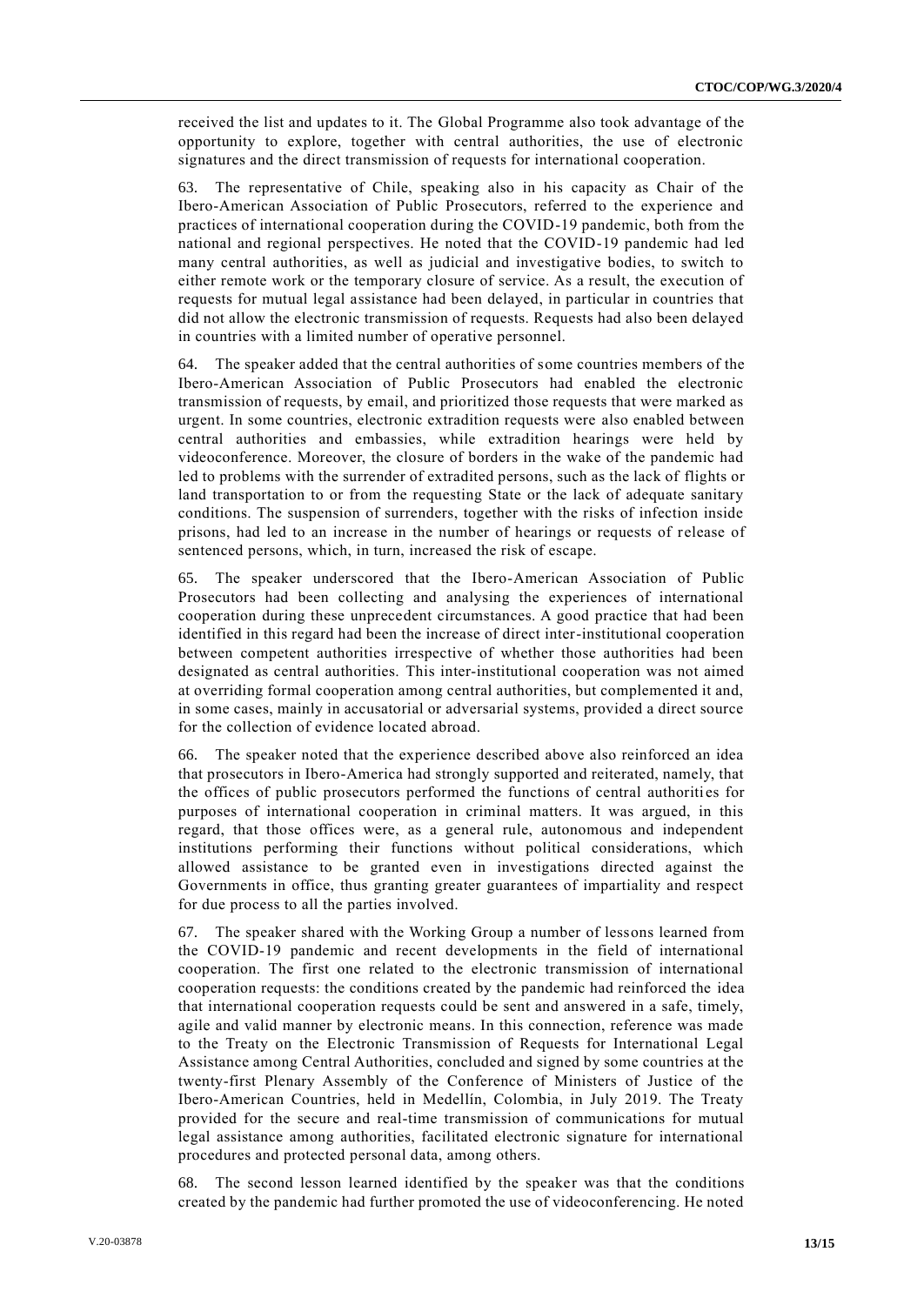that this development had enormous advantages for international cooperation, as it allowed for the use of technology for the delivery of testimonies of witnesses remotely, with full respect for the rights of those involved, as well as for conducting extradition hearings in an effective and valid manner.

69. In general, the speaker underlined that, while the pandemic had caused difficulties that had had an impact on international cooperation, at the same time, it had also been an opportunity to realize the potential for versatility, flexibility and adaptability in that field and to visualize how we could rethink international cooperation in the future, with or without COVID-19.

70. Lastly, the speaker highlighted the increased use of the Internet in general, and of social media and networks in particular, and the consequent increase in cybercrime or crimes committed through the Internet or electronic means. This development also increased the need for international cooperation to obtain electronic evidence located abroad, and attention should therefore be devoted to specific cooperation mechanisms and tools in that field, such as those provided for in the Convention on Cybercrime, including the direct cooperation with Internet service providers and the use of "24/7" networks.

#### **Discussion points for future consideration**

Stemming from the meeting, the following discussion points for future consideration were identified by the Chair and were not discussed and negotiated by the participants. Some delegations expressed the wish to be able to make comments at a subsequent stage on these discussion points for future consideration, which were as follows:

(a) States are encouraged to provide funding on a consistent and sustainable basis for the provision by UNODC of technical assistance for capacity-building in the area of international cooperation in criminal matters; in doing so, particular attention should be devoted to emerging challenges posed by the COVID-19 pandemic that may have a lasting impact on the work of central and other competent authorities involved in such international cooperation;

(b) States are encouraged to make use of technology in the field of international cooperation to expedite related proceedings and address in particular challenges encountered in this field as a result of the COVID-19 pandemic. This may include the more frequent use of videoconferences in mutual legal assistance practice, the electronic transmission of requests for international cooperation and, to the extent feasible, the paperless administration of work in central and other competent authorities, in relation not only to cooperation with their foreign counterparts but also to domestic inter-institutional cooperation.

## **IV. Adoption of the report**

72. At its 4th meeting, on 8 July, the Working Group considered agenda item 5, entitled "Adoption of the report". The Working Group adopted the present report with the following understanding:

(a) The summary of deliberations would be prepared after the meeting as a "summary by the Chair", covering agenda items 2, 3 and 4 (see sect. III) and the adoption of the agenda and organization of work (see sect. II.C);

(b) No recommendations were adopted during the meeting, as there was no consensus on whether the Working Group should issue recommendations in view of time constraints and the fact that many experts did not have the possibility of participating, or fully participating, in the meeting, owing to connectivity issues. Nor was there any agreement on a silence procedure. Although this issue was extensively discussed, no consensus was reached, owing to time constraints and other challenges;